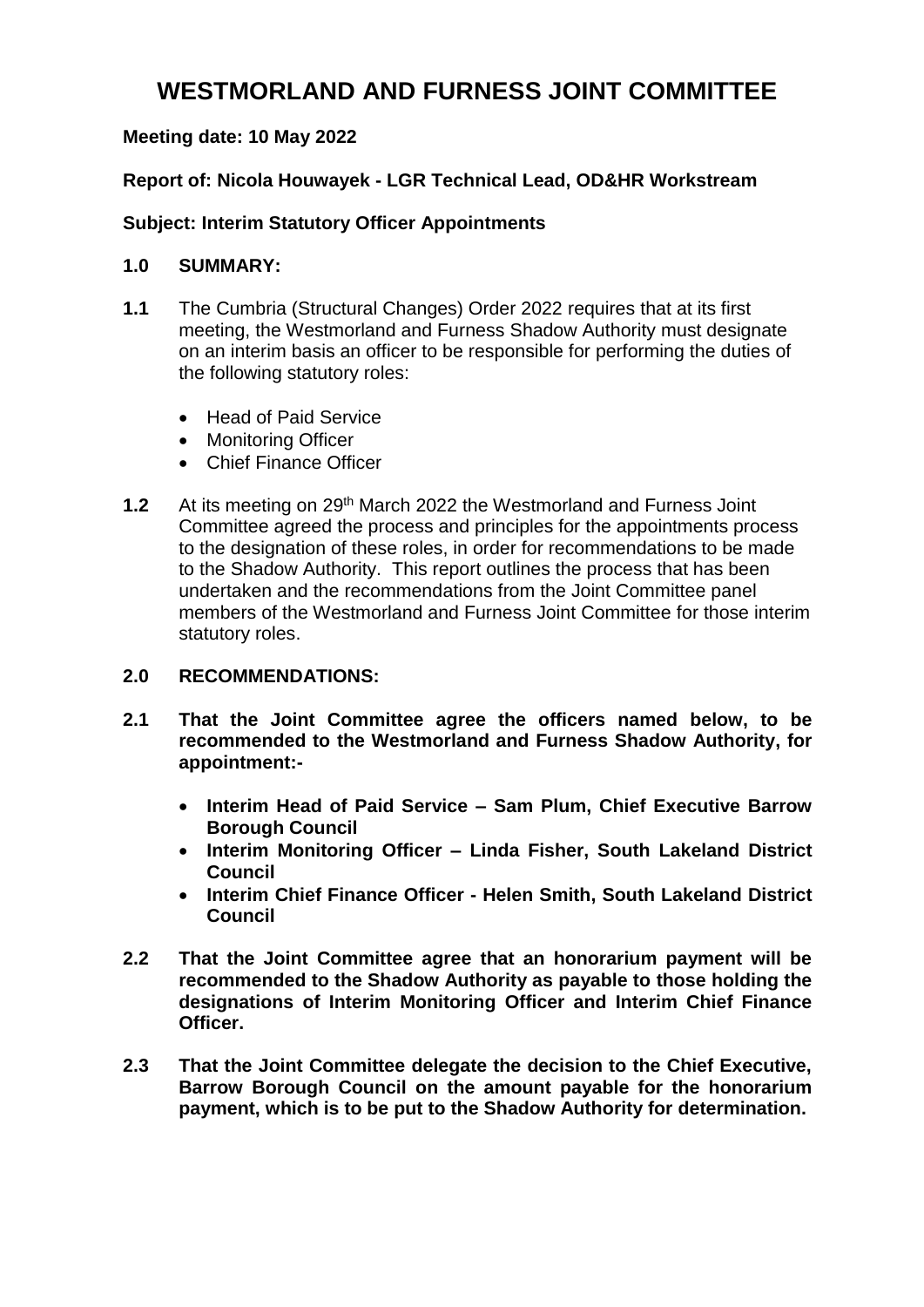## **3.0 BACKGROUND, INTRODUCTION AND CONSIDERATIONS:**

- **3.1** On 29th March the Westmorland and Furness Joint Committee received a report from the LGR Technical Lead of the OD&HR Workstream on the Interim Statutory Officer Recruitment. The agreed recommendations were:
	- i) the selection process, as outlined in paragraphs  $3.5 3.8$  to the report be agreed;
	- ii) the options in relation to the field of selection for candidates for the Interim Statutory roles as outlined in Appendix 1 to the report having been considered, it be agreed that Option 2 is the Joint Committee's preferred option, namely:-

"To widen the field of selection, so that the opportunities are open to all officers of the Council who have the required experience, skills and qualification.";

- iii) the nominations from members of the Joint Committee, namely Councillors Jonathan Brook, Virginia Taylor, Ann Thomson and Peter Thornton to act as interview panel members be agreed, with the other two Members of each member Council being named substitutes in the event that the main nominee is unable to attend;
- iv) the principles for the appointments outlined in paragraphs 3.14 3.17 to the report be agreed; and
- v) the draft job descriptions for the roles of Interim Head of Paid Service (revised version attached to the document circulated prior to the meeting), Interim Monitoring Officer (Appendix 4 to the report) and Interim Chief Finance Officer (Appendix 3 to the report) be agreed.
- **3.2** Following the meeting, the Interim Statutory roles were advertised, with expressions of interest invited from the agreed field of selection. Three applications were received for the Head of Paid Service role, two for the Monitoring Officer role and one for the Chief Finance Officer role. Interviews took place between the  $6<sup>th</sup> - 8<sup>th</sup>$  April.
- **3.3** The panel agreed a chair and were supported by Sharon Senior from NW Employers and Nicola Houwayek, LGR Technical Lead for the OD&HR Workstream. Candidates were asked to present an agreed presentation and a set of standard interview questions were agreed and asked by the panel members. A scoring system was used to support the decision-making process.
- **3.4** Following the interviews, the panel agreed that the following candidates should be recommended to the Joint Committee:-
	- Interim Head of Paid Service Sam Plum, Chief Executive Barrow Borough Council
	- Interim Monitoring Officer Linda Fisher, South Lakeland District Council
	- Interim Chief Finance Officer Helen Smith, South Lakeland District **Council**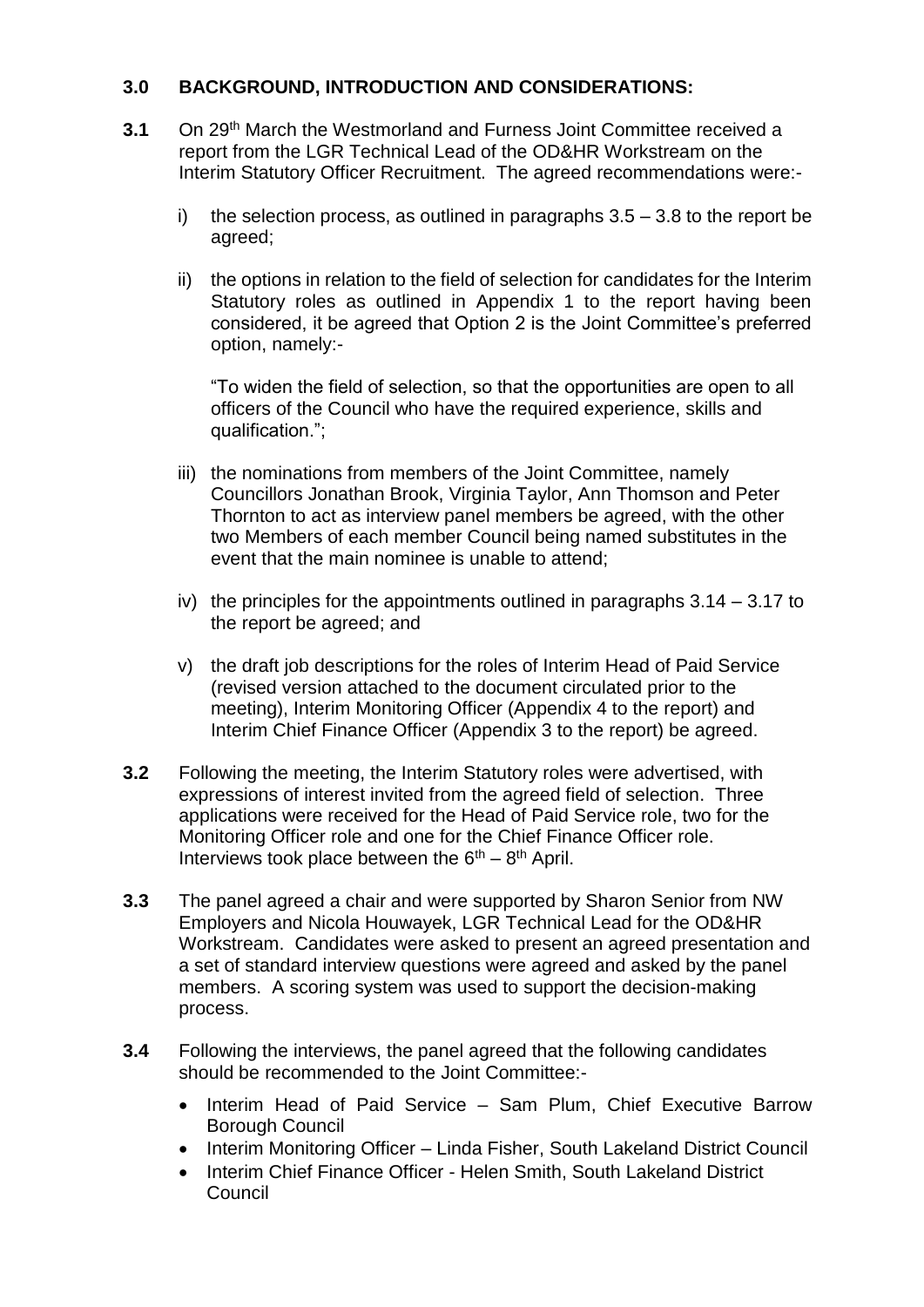**3.5** The roles of Interim Monitoring Officer and Interim Chief Finance Officer for the Cumberland Shadow Authority remain unfilled at the time of writing this report. The interview panel of the Cumberland Joint Committee have made a recommendation to the Cumberland Joint Committee to offer an honorarium when re-advertising these roles. To ensure parity with the roles of the Cumberland Shadow Authority the same recommendation has been made by the Westmorland and Furness interview panel. This necessary change to the principles for appointment agreed at the Joint Committee meeting of 29 March, where members determined that no additional allowance be paid for undertaking these roles, has arisen due to a failure to appoint to these roles.

## **4.0 OPTIONS, INCLUDING ALTERNATIVES (IF ANY)**

- **4.1** The Joint Committee could decide not to recommend the nominated candidates to the Shadow Authority. This is not advised as an agreed selection process has been followed.
- **4.2** The Joint Committee could recommend an alternative candidate for selection to the Shadow Authority. This is not advised as there would be human resources implications and it would not be in line with the process adopted for selection.
- 4.3 The Joint Committee could decide that the honorarium payment should not be recommended to the Shadow Authority as payable for the posts of Interim Monitoring Officer and Interim Chief Finance Officer. This is not advised due to the human resources implications of doing so.

### **5.0 IMPLICATIONS:**

#### **5.1 Financial:**

**5.1.1** The financial implications for the interim roles have been assumed as zero on the basis that there was to be no allowance payable for the interim roles and any backfilling required to enable the interim officers to take on the role will be covered by the sovereign councils as part of the duty to cooperate included in the SCO. Subsequently there has been a request that backfilling costs and, if agreed, an honorarium payment for the interim officers be funded from the LGR Implementation reserve. This would require a virement from the LGR reserve contingency allocation to the Shadow authority costs allocation and this would be a decision of the LGR Programme Board.

## **5.2 Staffing:**

**5.2.1** As the designated responsibilities of these roles are in addition to those of the nominated candidates' substantive positions, arrangements will be made to ensure that the responsibilities of both roles can be fulfilled through delegation and backfill as required within the relevant sovereign council.

#### **5.3 Legal:**

**5.3.1** The Westmorland and Furness Shadow Authority is required to designate the statutory responsibilities of the roles against these interim statutory roles in order to meet the requirements outlined in the Structural Change Order.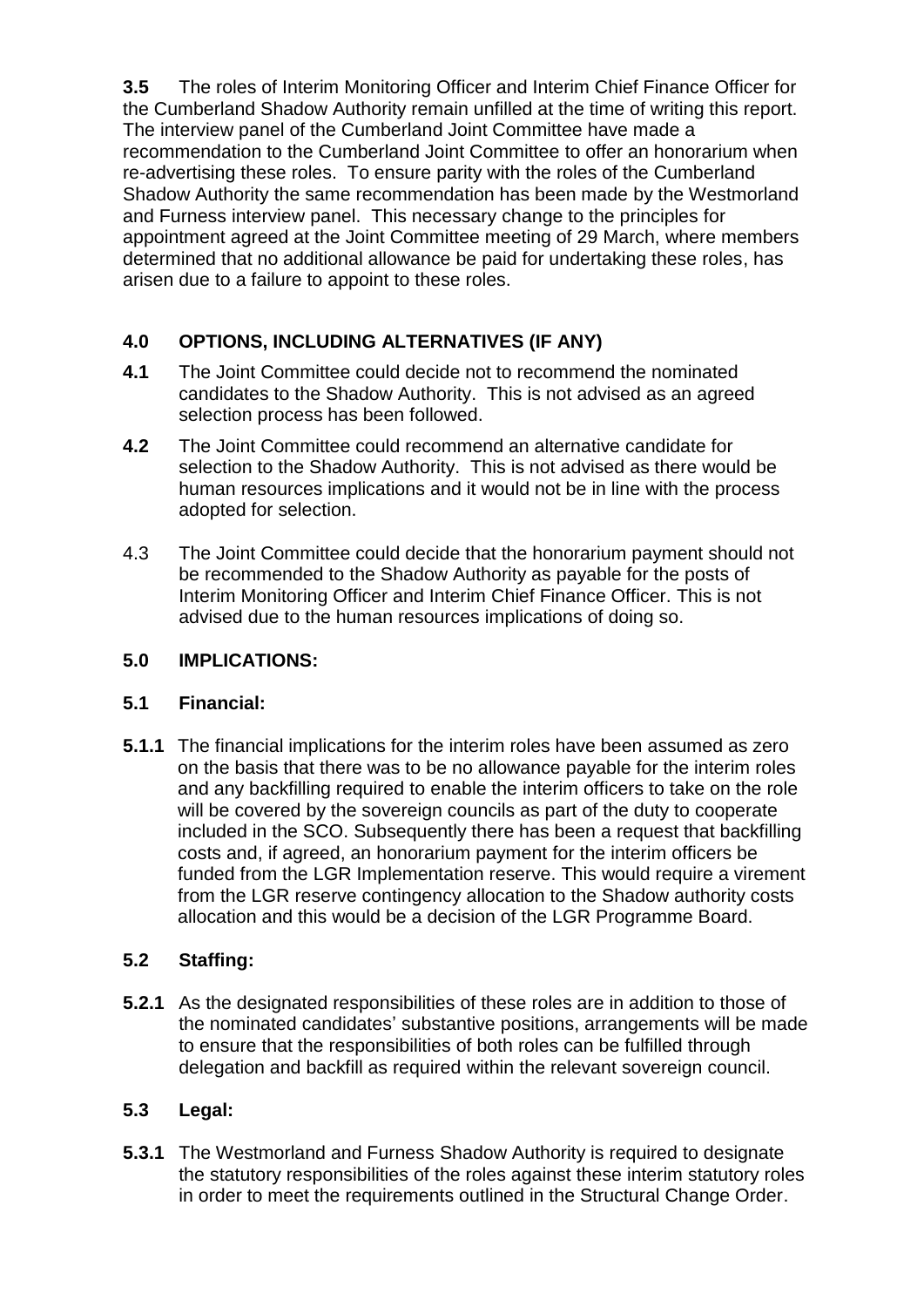- **5.3.2** The Cumbria (Structural Changes) Order 2022 requires that at its first meeting, the Shadow Authority for Westmorland and Furness must designate on an interim basis an officer to be responsible for performing the duties of each of the statutory roles listed in this report.
- **5.3.3** The officer designated to perform the duties must be an officer of the Councils that form the Westmorland and Furness Shadow Authority.
- **5.3.4** A fair process has been followed to ensure selection of the nominated candidates for appointment in accordance with legal requirements.
- 5.3.5 The legal obligation on the Shadow Authority to designate the officer responsible to perform the statutory roles may not be met if the current nominated individuals for Westmorland and Furness withdraw their consent to undertake these roles which the report envisages may be the case if the honorarium payment is not recommended for Westmorland and Furness but is for Cumberland.

## **5.4 Information Governance:**

**5.4.1** There are no information governance issues.

## **6.0 HEALTH AND SUSTAINABILITY IMPACT:**

**6.1** There are no direct health and sustainability implications from this report.

## **6.2 EQUALITY AND DIVERSITY IMPACT:**

**6.3** There are no direct equality and diversity impacts from this report.

#### **7.0 RISKS:**

- **7.1** If a candidate is not recommended to the Shadow Authority for appointment, then there is a risk that the requirements of the Structural Change Order are not met.
- **7.2** As the LGR Programme is being run jointly for both Shadow Authorities having pay disparity between Interim Statutory Officers in respect of the payment of an honorarium may lead to nominees withdrawing their consent and/or have other human resources implications.

#### **8.0 CONCLUSION:**

**8.1** That members agree the recommendation outlined in paragraph 2.1.

## **Report Authors - Nicola Houwayek – LGR Technical Lead, OD&HR Workstream**

## **Link to related papers:**

[Westmorland & Furness Area Joint Committee papers 29](https://councilportal.cumbria.gov.uk/ieListDocuments.aspx?CId=1277&MId=12354&Ver=4)<sup>th</sup> March 2022